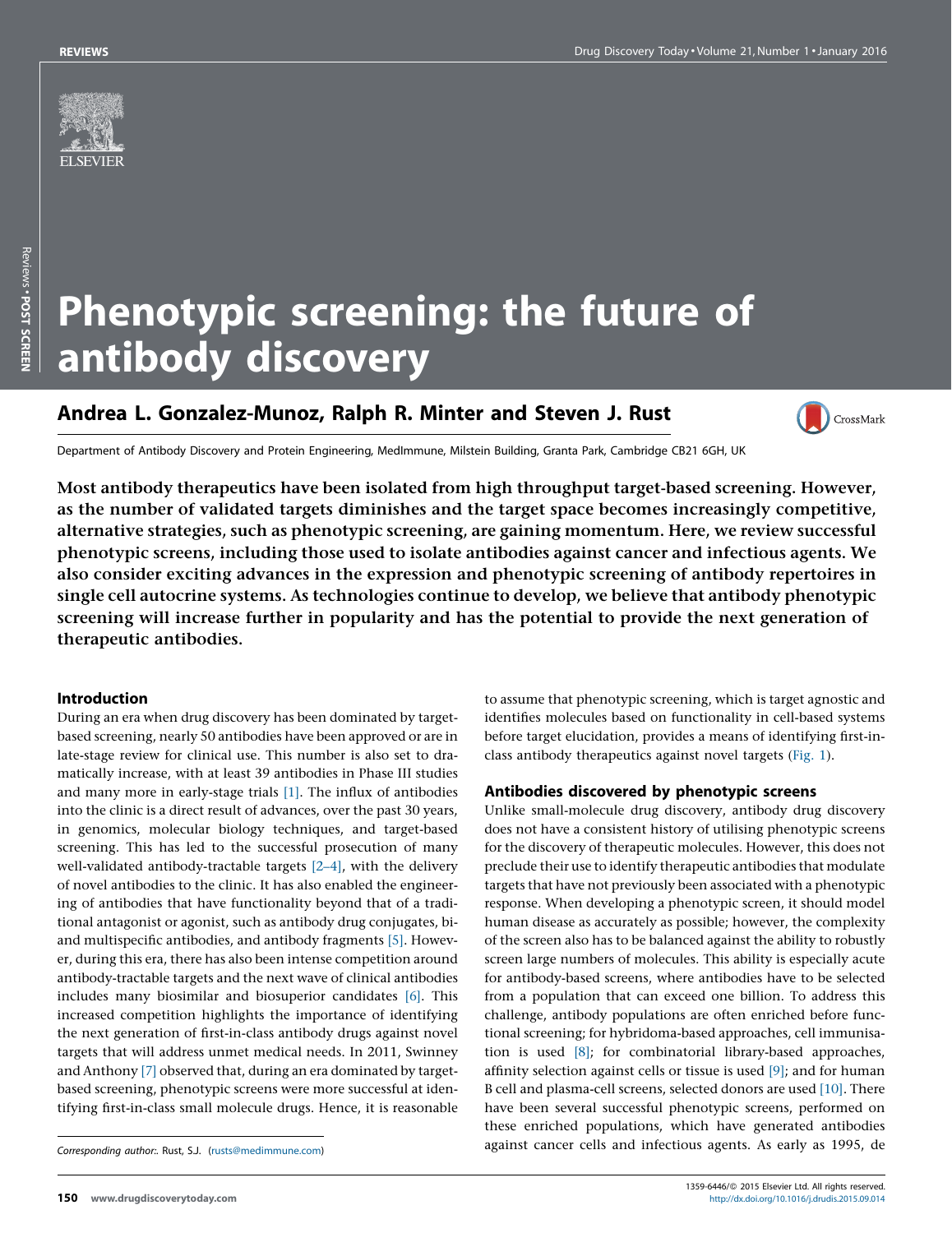<span id="page-1-0"></span>

#### FIGURE 1

A comparison of 'target-based' and phenotypic approaches to antibody drug discovery, highlighting the advantages and disadvantages of each. In particular, the phenotypic approach involves early functional testing of drug leads in a cell-based assay, while target-based screening predominantly uses target specificity for the early drug prioritisation step.

Kruif et al. [\[11\]](#page-5-0) screened for target cell specificity and more recent examples have followed [\[12–14\]](#page-5-0). Functional screens have also been performed that have identified antibodies that induce apoptosis [\[15\],](#page-5-0) inhibit cell proliferation [\[16\]](#page-5-0), or internalise [\[17,18\].](#page-5-0)

#### Phenotypic screening of hybridoma-derived antibodies

Historically, the first antibodies in the clinic were identified using hybridoma technology. The most notable antibody isolated using this technology coupled with a phenotypic screen was alemtuzumab (Box 1), a previously approved therapy for chronic lymphocytic leukaemia (CLL) and an approved therapy for relapsing multiple sclerosis. There have also been other antibodies identified using this strategy. The CD44 antagonist, RG7356 [\[19–22\],](#page-5-0) was isolated using the function-FIRST<sup>TM</sup> platform [\[23\]](#page-5-0). Primary tumour cells were used to immunise mice and antibodies were subsequently screened in multiple functional assays for effects on cell signalling, proliferation, and apoptosis. RG7356 was evaluated in Phase I trials against acute myeloid leukaemia (AML) as well as solid tumours (late-stage, metastatic disease), although both trials were ultimately discontinued. In 2007, Loo et al. [\[24\]](#page-5-0) described the isolation of RAV12. Human foetal progenitor stem cell lines were used to immunise mice and the subsequent functional characterisation of RAV12 revealed some interesting biological properties. RAV12 recognised an N-linked carbohydrate antigen (RAAG12) strongly expressed on solid tumours [\[25\],](#page-5-0) and also induced morphological changes consistent with oncosis in COLO205 cells [\[24\].](#page-5-0) RAV12 was evaluated in Phase II trials against metastatic pancreatic cancer in combination with gemcitabine, although this trial was discontinued. These trial discontinuations are hard to rationalise without greater disclosure of the underlying reasons; however, they do reflect the challenges and

# BOX 1

# Alemtuzumab: the first phenotypic antibody

The use of phenotypic screening to find therapeutic antibodies is not a new phenomenon. Early antibody research during the 1980s that led to the discovery of the anticancer and multiple sclerosis antibody alemtuzumab (Lemtrada<sup>TM</sup>/Campath<sup>®</sup>) was pioneering in many ways, not least because the clinical efficacy of the antibody was demonstrated many years before the antigenic target was identified [\[57\].](#page-6-0) Initially, with the motivation to find an antibody to deplete T cells as a treatment for graft versus host disease (GvHD), researchers from the Cambridge University Pathology Department (hence the name 'Campath') immunised rats with human T cells to raise antibodies specific for human T cells. The best of these was a rat immunoglobulin G (IgG)-2b antibody, which in 1989 was tested in two patients CLL and was effective in dramatically clearing tumour cells in each patient [\[58\].](#page-6-0) Groundbreaking work to humanise the antibody and to produce it recombinantly led to the final drug molecule, alemtuzumab, a previously approved therapy for CLL, withdrawn in USA and European Union in 2012, and an approved therapy for relapsing multiple sclerosis. However, despite the clinical efficacy in T cell depletion being demonstrated in GvHD in 1984 [\[59\]](#page-6-0) and CLL in 1989 [\[58\],](#page-6-0) the identification of the antigen as CD52 was not made until 1991 [\[60\],](#page-6-0) making it a true example of a phenotypic antibody.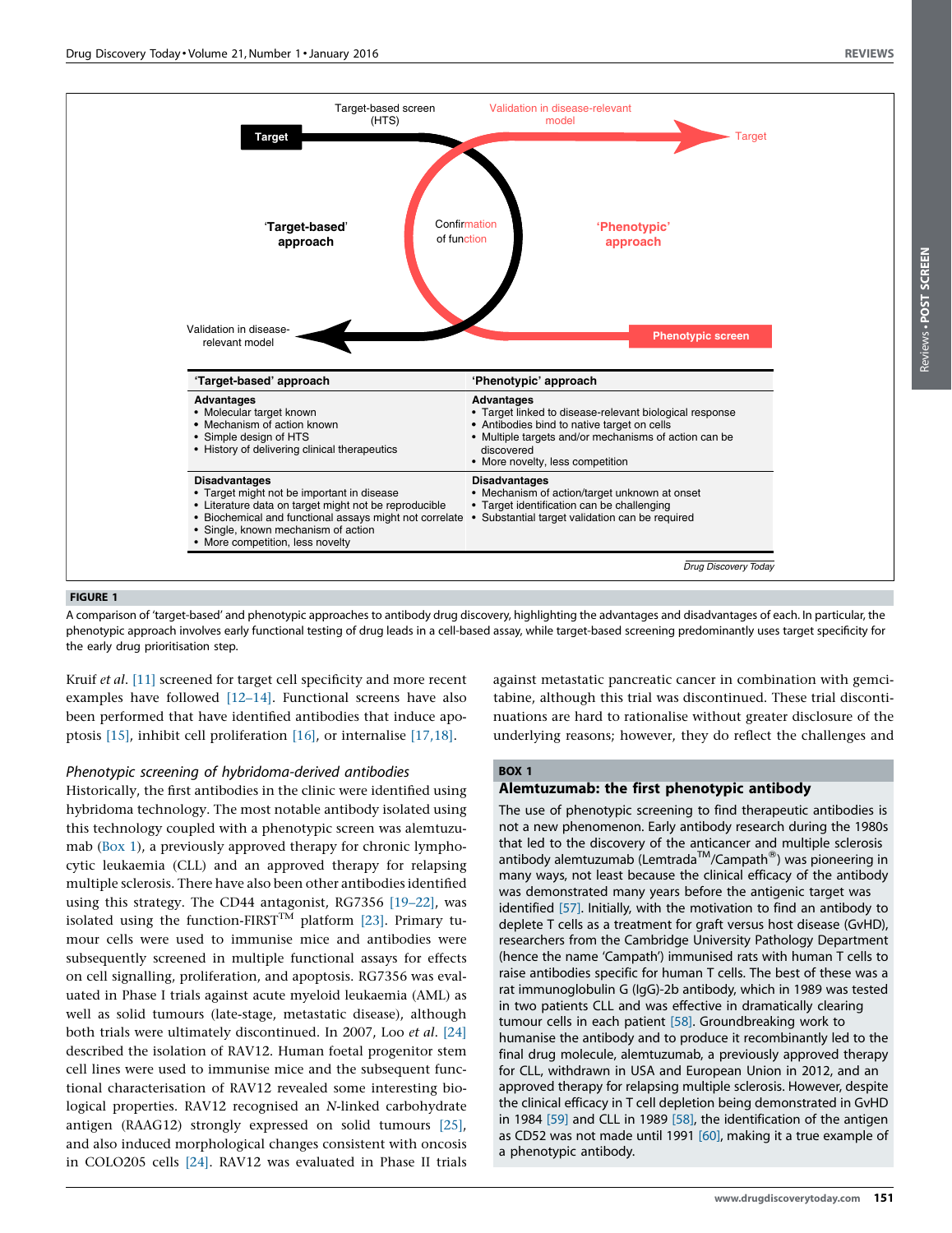high 'attrition rate' associated with drug development [\[26\]](#page-5-0). If antibody phenotypic screens are to lead to greater success in the clinic, the initial screen needs to reflect the disease state as closely as possible [\[27\].](#page-6-0) Many more phenotypic-derived antibodies will have to be evaluated in the clinic before the impact on 'attrition rate' can be assessed. It is also worth highlighting that RAV12 targeted a carbohydrate. Carbohydrates are typically omitted from target-based screens, which are predominantly proteintarget focused and, by this exclusion, these screens are not surveying the full diversity of antibody-tractable targets.

## Phenotypic screening of combinatorial antibody libraries

Large combinatorial antibody libraries, for example those selected by phage display technology [\[28,29\],](#page-6-0) have been a rich source of fully human monoclonal antibodies (mAbs) for clinical use and are highly amenable to target-based screening. However, they have also been successfully used in phenotypic screens: Sánchez-Martín et al. [\[9\]](#page-5-0) recently reviewed target-agnostic selection strategies for isolating anticancer antibodies. In 2006, Fransson et al. [\[15\]](#page-5-0) described the isolation of BI-505 using the FIRST<sup>TM</sup> platform. Using this platform, three rounds of affinity selection were performed with a naïve antibody phage library against intact Ramos B lymphoma cells in the presence of membrane vesicles derived from Jurkat T leukaemia cells for deselection. Enriched antibodies were subsequently assayed for selective B lymphoma cell surface binding and induction of tumour cell apoptosis. Following the isolation of BI-505, its molecular target was identified as intercellular adhesion molecule 1 (ICAM-1). Interestingly, this was the first time that ICAM-1 had been reported to be involved in apoptosis in B lymphoma cells. Further characterisation of BI-505 revealed that ICAM-1 and the BI-505 epitope are strongly expressed in multiple myeloma (MM) and BI-505 was found to have a broad antimyeloma activity in vivo in clinically relevant models of MM [\[30\]](#page-6-0). Previous knowledge of ICAM-1 biology did not suggest that targeting ICAM-1 with an antibody would induce apoptosis or mediate antineoplastic activity in models of MM. Hence, it is not unreasonable to suggest that such an antibody would not have been identified using a target-led approach focussed on altering the known biological functions of this target [\[31\].](#page-6-0) This example illustrates the ability of phenotypic screens to expand the number of antibody-tractable targets, particularly when known targets become novel targets. A Phase I dose-escalation study of BI-505 in relapsed/refractory MM has recently been published [\[32\].](#page-6-0) This study concluded that BI-505 can be safely administered at doses that saturate myeloma cell ICAM-1 receptors in patients.

In 2012, DiGiandomenico et al. [\[33\]](#page-6-0) reported the use of combinatorial antibody libraries and a phenotypic screen to isolate antibodies against Pseudomonas aeruginosa. In this example, multiple rounds of affinity selection were performed against P. aeruginosa using naïve and patient-derived antibody phage libraries. Enriched antibodies were assayed for binding to multiple clinically relevant serotypes. They were also assayed for their ability to promote opsonophagocytic killing, which involved incubating antibodies with complement to mediate bacterial killing by monocytes. Using P. aeruginosa knockout mutants, several functional antibodies were identified that bound epitopes associated with polysaccharide synthesis locus (Psl) exopolysaccharide. A high level of Psl expression was observed among P. aeruginosa clinical

isolates, in vitro and in vivo, and these antibodies provided up to 100% protection in an acute in vivo model of bacteraemia. Subsequently, a multifunctional bispecific antibody (MEDI3902) was engineered to target Psl and the protein PcrV, with the Psl functionality coming from a phenotypic screen and the PcrV functionality coming from a target-based screen [\[34\]](#page-6-0). MEDI3902 is being investigated for the prevention of P. aeruginosa pneumonia and is currently in Phase I trials.

#### Phenotypic screening of human B cell repertoires

In addition to hybridoma and combinatorial library-derived antibodies, natural B cell repertoires are also being used for phenotypic screening. If patients can be identified who have themselves raised an effective antibody response to their disease, then this creates the opportunity to screen their B cell repertoire for potentially therapeutic antibodies [\(Fig.](#page-3-0) 2). For example, McLellan et al. [\[35\]](#page-6-0) detailed the characterisation of an anti-Respiratory Syncytial Virus (RSV) antibody, D25, which was isolated from a healthcare worker with high exposure to RSV. D25 neutralises RSV by binding to a unique epitope on the prefusion structure of the F protein expressed on the virus coat, which was not identified when target-based screening was used. D25, now known as MEDI8897, has recently progressed into Phase I clinical trials. Several other examples exist in the infection area, given that antibodies are a key part of our natural defence against bacterial and viral infections, and these have been reviewed by Corti and Lanzavecchia [\[10\]](#page-5-0). Of particular note is the isolation of human antibodies that potently neutralise human cytomegalovirus infection by targeting different epitopes on the gH/gL/UL128-131A complex, a previously unexplored therapeutic target [\[36\]](#page-6-0). There are also examples emerging in other diseases, such as AML. The antibody AT13-37 was derived by screening antibodies from three patients with exceptional clinical outcomes in AML for tumour binding and cell killing. After B cell immortalisation and screening, it was found that as many as 50% of antibodies could be cytotoxic towards tumour cells, highlighting the potential of this approach [\[37\]](#page-6-0).

# Increasing the throughput of phenotypic screening: single cell screening

To date, most antibodies identified by phenotypic screens have been found using a two-step process. First, antibody populations have been enriched against a target cell or tissue type before being screened for function [\[11–18\]](#page-5-0). A two-step process is dependent on the efficiency of both steps; however, the functional screen poses the greatest challenge and is often the bottleneck in the process. To be screened for function, antibodies have to be produced individually and there are significant constraints around their production in sufficient throughput and concentration to observe functional effects. This is particularly relevant when hit rate is low because of poor access to the cell surface target antigen. With the aim of increasing the number of antibodies that can be screened, Xu et al. [\[38\]](#page-6-0) developed an antibody expression system that utilises adenoviral transduction of mammalian cells for the production of thousands of antibodies. However, this approach still falls short of being able to screen entire antibody repertoires for function. With a view to addressing this, Zhang et al. [\[39\]](#page-6-0) developed an autocrine method that links antibody sequence and cellular phenotype using lentiviral infection of antibody repertoires in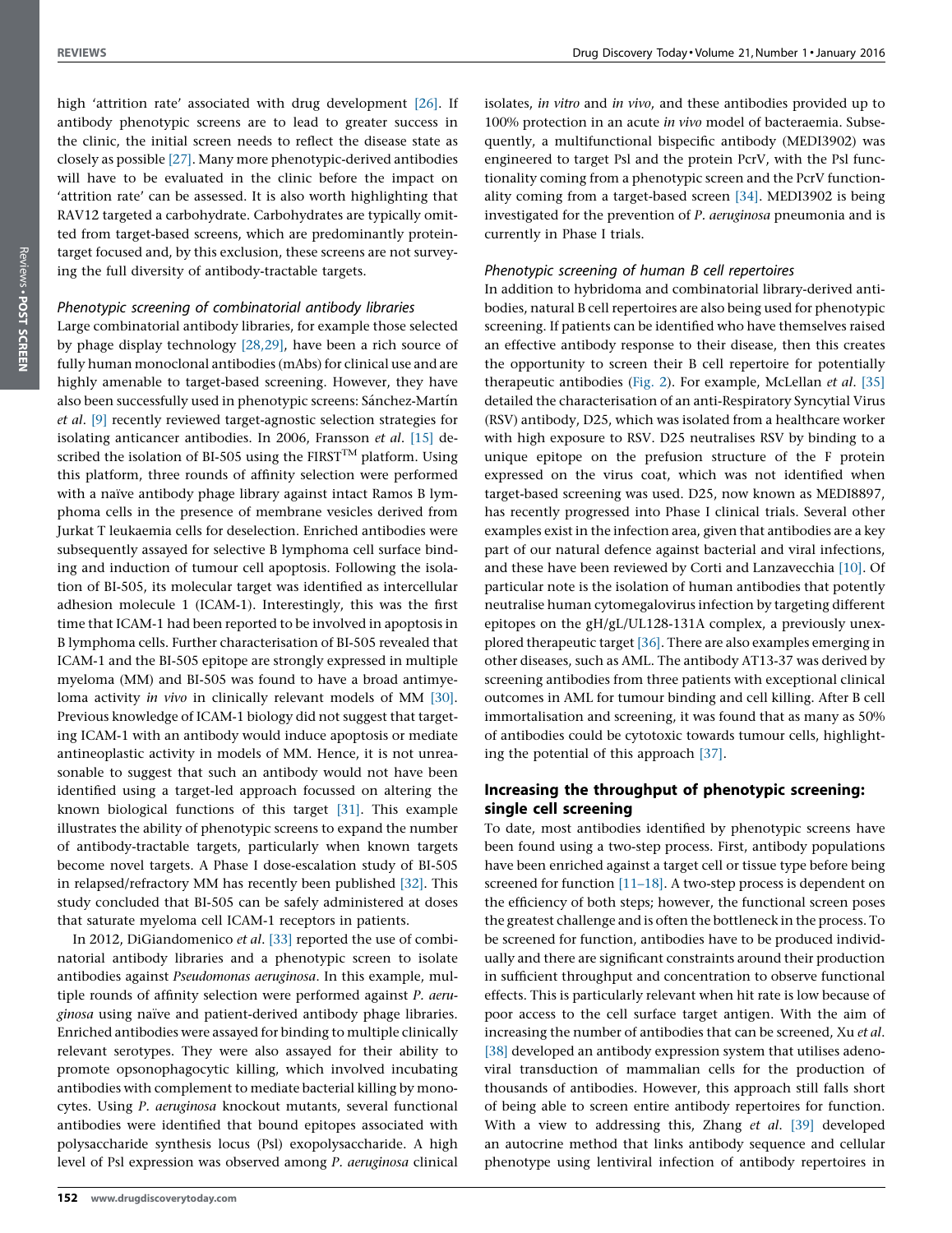Reviews -

POST SCREEN

Reviews . POST SCREEN

<span id="page-3-0"></span>

#### FIGURE 2

The future of phenotypic monoclonal antibody (mAb) discovery. Three examples of screening techniques that could impact phenotypic antibody discovery in the future. Zebrafish embryo screening (a) enables complex multi-organ processes, such as metastasis, to be assayed in high-throughput, while simultaneously accounting for aspects such as drug metabolism and toxicology. The use of patient-derived B-cell repertoires (b) can rapidly identify antibodies with therapeutic potential directly from patient donors who are responding favourably to their disease. Organ-on-chip technologies (c), which reconstitute complex organ systems using primary ex vivo human cells grown in polymeric microchannels, have the potential to be highly predictive of patient responses while requiring only low doses of drug for effect.

eukaryotic cells. Such an approach allows for entire antibody repertoires to be screened for function and addresses the bottleneck of the two-step process. Antibodies against erythropoietin receptor (EpoR) were isolated from a combinatorial antibody library by affinity selection. The antibody population was subsequently transferred to lentiviruses and used to infect TF-1 cells that had been engineered to overexpress wild-type EpoR, which is essential to sustain their growth in the presence of erythropoietin (EPO). To determine whether any of the antibodies could substitute for EPO and promote growth, cells were plated in EPO-free soft agar to impair antibody diffusion and favour autocrine signalling, and observed for 14 days. This approach successfully identified a unique antibody whose agonist function was dependent on its bispecific nature. The discovery of this unique antibody is a result of the lentiviral system used, which allows for multiple viruses to infect a single cell and for combinatorial associations at the protein level. This approach also enables the screening of at least  $1.0 \times 10^7$  antibodies, which increases further when multiple viruses infect a single cell. This is well in excess of anything that has been screened previously ([Table](#page-4-0) 1). To retain the autocrine link between antibody and reporter cell, antibodies have been screened that have either been retained within the cell [\[39\]](#page-6-0), retained at the cell surface [\[40\],](#page-6-0) or secreted into semisolid growth media [\[41–43\].](#page-6-0) These examples have all focussed on functionally screening antibody populations pre-enriched for target binding to boost the hit rate, including those enriched on EpoR [\[39\],](#page-6-0) thrombopoietin receptor [\[41\],](#page-6-0) granulocyte colony-stimulating receptor (G-CSFR) [\[40\],](#page-6-0) fibroblast growth factor 4, and fibroblast growth factor receptor 1 $\beta$  and 2 $\beta$  [\[42,43\]](#page-6-0). Xie *et al.* [\[40\]](#page-6-0) used this approach to isolate an agonist antibody to G-CSFR that induced human CD34<sup>+</sup> stem cells to form neural progenitor cells via a transdifferentiation process. What is remarkable is that this antibody induced a phenotype that was not observed with the natural ligand. Hence, this screening approach, as discussed for the ICAM-1 antibody [\[31\],](#page-6-0) has the potential to turn established targets into novel targets by identifying those unique antibodies that would otherwise be missed if the entire population was not screened for function.

More recently, there have also been successful attempts to directly screen antibody repertoires for function without enriching the population for binding first [\[44–46\].](#page-6-0) This direct, targetagnostic approach was used by Xie et al. [\[44\],](#page-6-0) who described the isolation of intracellular antibodies capable of protecting cells from rhinovirus-induced cell death. A naïve antibody lentiviral library, containing  $1.0 \times 10^8$  members, was used to infect HeLa cells before infection with rhinovirus. After infection, antibody sequences were recovered from surviving cells and used to construct a second-generation lentiviral library. The infection–survival cycle was subsequently repeated a further four times. This resulted in the isolation of two antibodies against human rhinovirus B 3C protease and both were capable of protecting against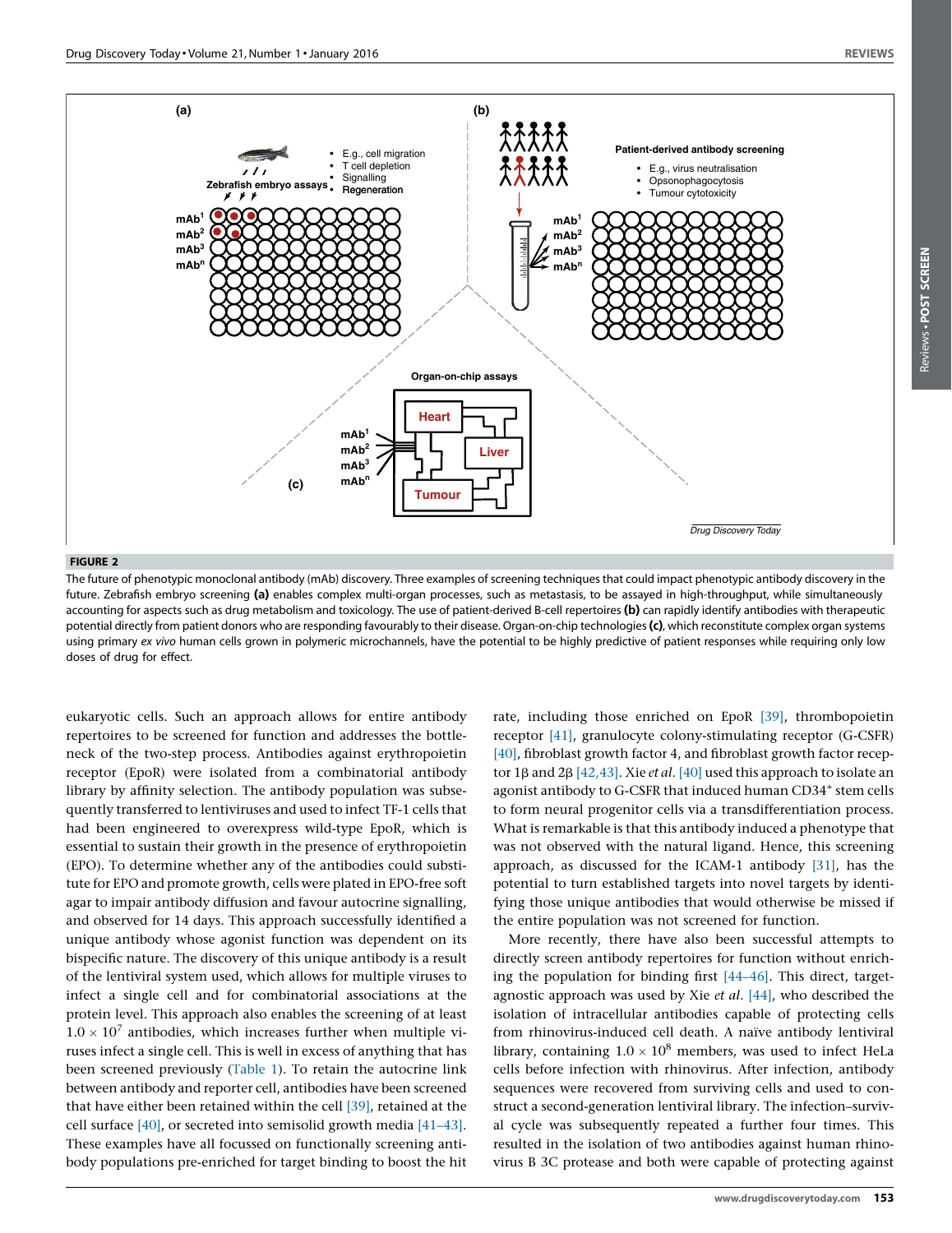#### <span id="page-4-0"></span>TABLE 1

| Advantages and disadvantages of single cell antibody phenotypic screening                                                                                                      |  |
|--------------------------------------------------------------------------------------------------------------------------------------------------------------------------------|--|
| <b>Disadvantages</b>                                                                                                                                                           |  |
| <b>Capacity:</b> $1 \times 10^9$ capacity does not cover size<br>of the largest antibody repertoires                                                                           |  |
| Technical challenges: lentiviral systems require careful manipulation<br>and production, and certain cell types (e.g., primary cells) might<br>have reduced transduction rates |  |
| <b>Assay options:</b> requires a selectable phenotype<br>at single cell level; multicellular assays could be<br>complex and difficult to establish                             |  |
| High selection pressure: given the strong selection<br>pressure for a specific phenotype, it is possible that<br>some antibodies dominate the hit population                   |  |
|                                                                                                                                                                                |  |

rhinovirus-induced cell death. Although it can be argued that cell survival is one of the most selectable phenotypes, it can be envisaged that such a scheme could be used in other screens where gainof-function phenotypes that are dependent on agonistic activity or strong morphological changes can be identified. For example, Yea et al. [\[45\]](#page-6-0) described the use of an unbiased morphogenic selection to identify secreted antibodies capable of converting stem cells to dendritic cells. They used a naïve secreted scFv-Fc antibody lentiviral library in TF-1 erythroblast cells and observed morphogenic changes. In total, they observed four unique types of colony morphology and successfully recovered 20 unique antibody sequences. The targets for three of these antibodies were identified as voltage-gated hydrogen channel 1 (HVCN1), transient receptor potential cation channel, subfamily M member 7 (TRPM1), and integrin  $\alpha$ 3. Given the well-characterised nature of integrins, they further characterised the integrin  $\alpha$ 3 antibody and confirmed that it was capable of converting CD34<sup>+</sup> cells into CD11c<sup>+</sup> dendritic cells. Interestingly, the authors chose not to pursue the HVCN1 antibody or the TRPM1 antibody. Both of these receptors are complex multipass membrane proteins, which is a membrane receptor class that has proved challenging to isolate therapeutic antibodies against using target-based strategies [\[47,48\]](#page-6-0). Hence, the identification of these receptors and, in particular, the potential for these antibodies to be agonists, strengthen the rational for phenotypic screening approaches. To lend credence to this argument, Mazuc et al. [\[46\]](#page-6-0) used a similar approach to identify a previously undescribed and novel protein, C12orf4, which is involved in rodent mast cell degranulation. All of these examples have successfully used an autocrine-based approach to functionally screen large antibody populations. Screening throughput has been dramatically increased and novel targets [\[46\]](#page-6-0) and unexpected antibody functionality towards known targets has been observed [\[40\]](#page-6-0). We believe that this screening approach is an important development in the field and only time will tell if it translates into success in the clinic.

## Increasing the relevance of drug screening: an aspiration for the future

Here, we have summarised current efforts to screen antibodies for particular functions or phenotypes and have highlighted some notable successes. Looking ahead, a major challenge still facing

drug discovery, whether phenotype or target driven, is the poor level of physiological and patient relevance of in vitro and in vivo drug testing. If this challenge is not addressed, we will continue to see high attrition rates in the clinic because of the poor predictive power of 2D cell monolayer screens and preclinical disease models. As such, future phenotypic screens should aim to improve their physiological and patient relevance. Fortunately, there are some evolving technologies and strategies that show promise. Although many of these have not yet been implemented for antibody screening, we believe that they could be adapted for this purpose and offer significant opportunities in the future.

Whole-organism screening offers the opportunity to increase the physiological relevance of drug discovery. Given that the throughput of screening in rodent models has practical limitations, some researchers have begun performing phenotypic screens in the zebrafish (Danio rerio). The primary benefit of this approach is that zebrafish embryos can easily be assayed in 96-well plates ([Fig.](#page-3-0) 2), enabling whole-organism profiling of many compounds [\[49\].](#page-6-0) This system allows simultaneous screening for efficacy, drug metabolism, and toxicology, while also being compatible with the latest fluorescence imaging methods, given that zebrafish larvae are translucent. Whereas small-molecule compounds are easily taken up by embryos from the surrounding media, antibodies would require transfection of expression plasmids. Although this has not yet been demonstrated for antibody libraries, it was recently shown that zebrafish embryos can be transfected with plasmids encoding CRISPR Cas9 nucleases [\[50\]](#page-6-0). Hence, there is now a precedent for screening transfected samples and, in the future, this will likely be applied to antibody testing. In an example of the opportunities offered by zebrafish screening, inhibitors of cell migration were identified using a high-throughput screen, which used automated fluorescence microscopy to visualise the migration of the posterior lateral primordium in larvae. This study identified a compound, the Src inhibitor SU6656, which inhibited cell migration and ultimately suppressed invasion in a mouse model of tumour metastasis [\[51\]](#page-6-0). Many other phenotypic screens have now been exemplified in zebrafish, including cardiac morphology, cell regeneration, angiogenesis, behavioural studies, and signalling via reporter genes [\[52\].](#page-6-0) An alternative approach, in the area of tumour targeting, is the use of in vivo phage display selection in rodent models of cancer to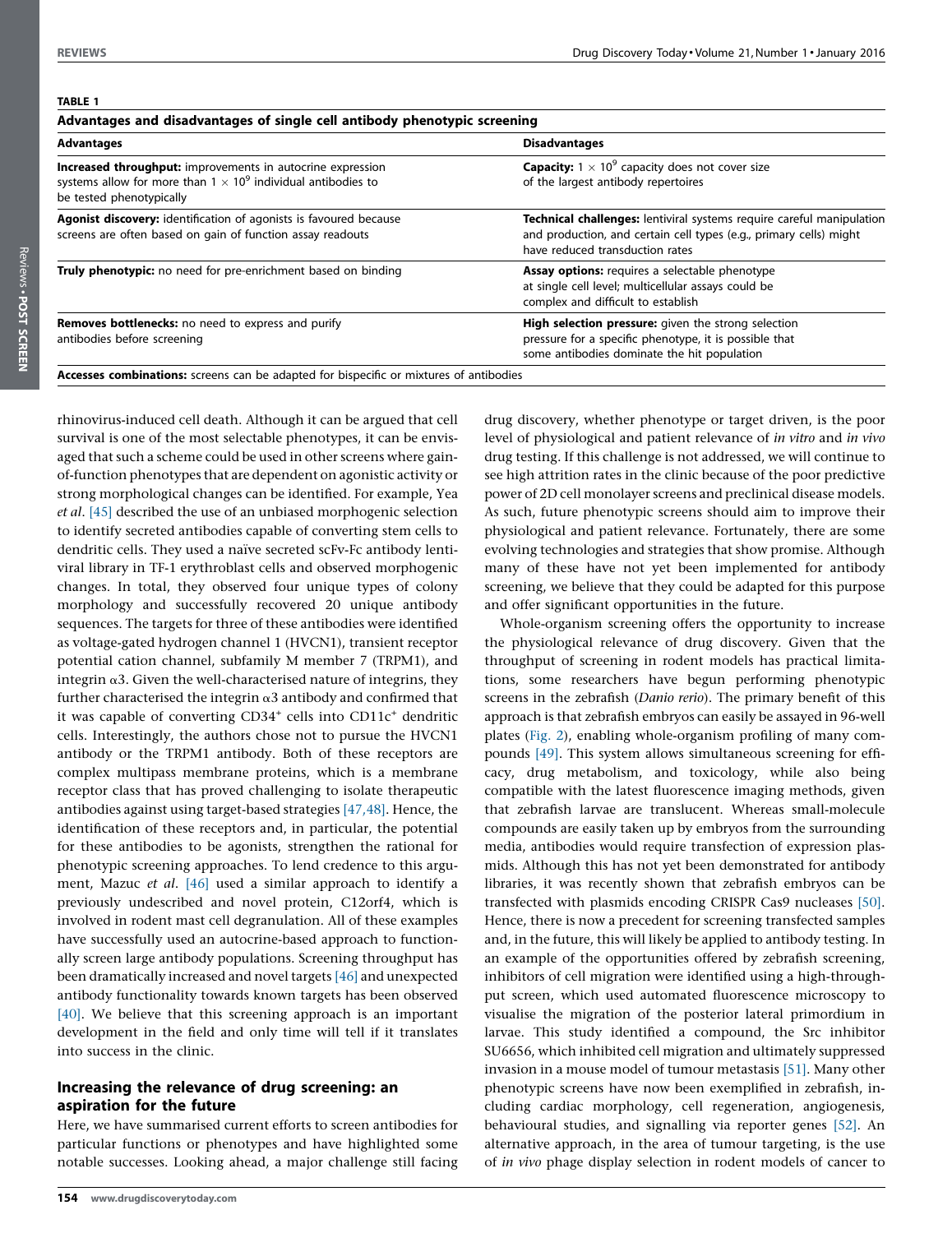<span id="page-5-0"></span>identify tumour-homing antibodies, as reviewed elsewhere [9]. To address the question of patient relevance and the low predictive power of preclinical animal models, a further development in the field of drug screening is the use of more relevant in vitro screens. It is known that cells grown in 3D conditions, which attempt to recreate the in vivo tissue architecture, more closely reflect in vivo phenotypes than those grown in simple 2D monolayers [\[53\].](#page-6-0) 3D phenotypic screens are now being successfully applied to antibody discovery. Examples have highlighted the benefits of this approach and have successfully identified tumour-relevant targets, such as  $\alpha$ 2 $\beta$ 1 integrin [16] and CDCP1 [\[54\]](#page-6-0), whose relevance could be translated in subsequent disease models in vivo. 3D screening is a clear improvement to the phenotypic screening paradigm, provided that challenges around assay robustness and reproducibility can be overcome.

An extension of this approach for future phenotypic screens is 'organ-on-chip' technology ([Fig.](#page-3-0) 2). These devices are made from transparent, polymeric microchannels in which ex vivo human cells are grown to mimic real tissue architecture. The transparent nature of the microchannels enables facile imaging in real time of cell phenotypes and their small size enables screening with reduced drug doses when compared with whole-animal screens. In one example of organ-on-chip screening, alveolar epithelial cells were grown in close proximity to human pulmonary microvascular endothelial cells, separated only by a thin, porous, and elastic membrane as a model of the alveolar–capillary interface of the lung. This system was used to successfully model the pulmonary oedema caused by the administration of interleukin-2, mimicking effects seen in the clinic and also in a mouse lung model [\[55\].](#page-6-0) In a separate study, a 3D assay of epithelial to mesenchymal transition, using lung cancer spheroids passing through an endothelial-lined

microchannel, demonstrated a ranking of 12 model drugs that agreed with human studies but not with 2D assays, which were inaccurate in predicting in vivo potency by as much as three orders of magnitude [\[56\].](#page-6-0) However, some important challenges remain in this area. Polymers are relatively nonphysiological, can also be 'sticky', and there are barriers to entry, such as the high cost of materials and the requirement for specialist expertise. However, the promise of performing highly predictive, patient-relevant screens in real time with low drug doses and obviating the need for animal models is a strong motivation for developing this technology for phenotypic screening.

#### Concluding remarks

In summary, here we have described the benefits of using phenotypic screening to identify therapeutic antibodies against novel targets and highlighted several phenotypic drug leads that are either approved or progressing in clinical trials. Despite these successes, phenotypic drug discovery is still disfavoured by most biologics companies in favour of target-led antibody programs. However, we suggest that an increase in the prevalence of phenotypic screening would have the beneficial effect of increasing the diversity of targets tested clinically and reduce duplicated efforts between rival companies. In the future, it is predicted that new technology advances will combine to further increase the opportunities for phenotypic screening, including the use of patient B cell repertoires, single cell autocrine screening methods, and more physiological- and patient-relevant in vitro models.

#### Acknowledgement

The authors would like to thank Tristan Vaughan for proofreading the manuscript.

#### References

- 1 Reichert, J.M. (2015) [Antibodies](http://refhub.elsevier.com/S1359-6446(15)00370-0/sbref0295) to watch in 2015. MAbs 7, 1–8
- 2 Nelson, A.L. et al. (2010) [Development](http://refhub.elsevier.com/S1359-6446(15)00370-0/sbref0300) trends for human monoclonal antibody [therapeutics.](http://refhub.elsevier.com/S1359-6446(15)00370-0/sbref0300) Nat. Rev. Drug Discov. 9, 767–774
- 3 [Hoogenboom,](http://refhub.elsevier.com/S1359-6446(15)00370-0/sbref0305) H.R. (2005) Selecting and screening recombinant antibody libraries. Nat. Biotechnol. 23, [1105–1116](http://refhub.elsevier.com/S1359-6446(15)00370-0/sbref0305)
- 4 Duvall, M.R. and Fiorini, R.N. (2014) Different [approaches](http://refhub.elsevier.com/S1359-6446(15)00370-0/sbref0310) for obtaining antibodies from human B cells. Curr. Drug Discov. [Technol.](http://refhub.elsevier.com/S1359-6446(15)00370-0/sbref0310) 11, 41–47
- 5 Smith, A.J. (2014) New horizons in therapeutic antibody discovery: [opportunities](http://refhub.elsevier.com/S1359-6446(15)00370-0/sbref0315) and challenges versus small molecule [therapeutics.](http://refhub.elsevier.com/S1359-6446(15)00370-0/sbref0315) J. Biomol. Screen. 20, 437–453
- 6 Beck, A. (2011) Biosimilar, biobetter and next generation [therapeutic](http://refhub.elsevier.com/S1359-6446(15)00370-0/sbref0320) antibodies. MAbs 3, [107–110](http://refhub.elsevier.com/S1359-6446(15)00370-0/sbref0320)
- 7 Swinney, D.C. and Anthony, J. (2011) How were new medicines [discovered?](http://refhub.elsevier.com/S1359-6446(15)00370-0/sbref0325) Nat. Rev. Drug Discov. 10, [507–519](http://refhub.elsevier.com/S1359-6446(15)00370-0/sbref0325)
- 8 Loo, D.T. and Mather, J.P. (2008) [Antibody-based](http://refhub.elsevier.com/S1359-6446(15)00370-0/sbref0330) identification of cell surface antigens: targets for cancer therapy. Curr. Opin. [Pharmacol.](http://refhub.elsevier.com/S1359-6446(15)00370-0/sbref0330) 8, 627–631
- 9 Sánchez-Martín, D. et al. (2015) Selection strategies for anticancer antibody discovery: searching off the beaten path. Trends [Biotechnol.](http://refhub.elsevier.com/S1359-6446(15)00370-0/sbref0335) 33, 292–301
- 10 Corti, D. and [Lanzavecchia,A.\(2014\)](http://refhub.elsevier.com/S1359-6446(15)00370-0/sbref0340) Efficient methods to isolate human monoclonal [antibodies](http://refhub.elsevier.com/S1359-6446(15)00370-0/sbref0340) from memory B cells and plasma cells. Microbiol. Spectrum 2, 1–9
- 11 de Kruif, J. et al. (1995) Rapid selection of cell [subpopulation-specific](http://refhub.elsevier.com/S1359-6446(15)00370-0/sbref0345) human [monoclonal](http://refhub.elsevier.com/S1359-6446(15)00370-0/sbref0345) antibodies from a synthetic phage antibody library. Proc. Natl. Acad. Sci. U. S. A. 92, [3938–3942](http://refhub.elsevier.com/S1359-6446(15)00370-0/sbref0345)
- 12 Jakobsen, C.G. et al. (2007) Phage display derived human [monoclonal](http://refhub.elsevier.com/S1359-6446(15)00370-0/sbref0350) antibodies isolated by binding to the surface of live primary breast cancer cells [recognize](http://refhub.elsevier.com/S1359-6446(15)00370-0/sbref0350) GRP78. Cancer Res. 67, [9507–9517](http://refhub.elsevier.com/S1359-6446(15)00370-0/sbref0350)
- 13 Kurosawa, G. et al. (2011) Selection and analysis of [anti-cancer](http://refhub.elsevier.com/S1359-6446(15)00370-0/sbref0355) antibodies for cancer therapy obtained from [antibody](http://refhub.elsevier.com/S1359-6446(15)00370-0/sbref0355) phage library. Cancer Sci. 102, 175–181
- 14 Orecchia, P. et al. (2013) A novel human [anti-syndecan-1](http://refhub.elsevier.com/S1359-6446(15)00370-0/sbref0360) antibody inhibits vascular [maturation](http://refhub.elsevier.com/S1359-6446(15)00370-0/sbref0360) and tumour growth in melanoma. Eur. J. Cancer 49, 2022–2033
- 15 Fransson, J. et al. (2006) Rapid induction of apoptosis in B-cell [lymphoma](http://refhub.elsevier.com/S1359-6446(15)00370-0/sbref0365) by [functionally](http://refhub.elsevier.com/S1359-6446(15)00370-0/sbref0365) isolated human antibodies. Int. J. Cancer 119, 349–358
- 16 Dudley, D.T. et al. (2014) A 3D matrix platform for the rapid [generation](http://refhub.elsevier.com/S1359-6446(15)00370-0/sbref0370) of therapeutic anti-human carcinoma [monoclonal](http://refhub.elsevier.com/S1359-6446(15)00370-0/sbref0370) antibodies. Proc. Natl. Acad. Sci. U. S. A. 111, [14882–14887](http://refhub.elsevier.com/S1359-6446(15)00370-0/sbref0370)
- 17 Poul, M.A. et al. (2000) Selection of [tumor-specific](http://refhub.elsevier.com/S1359-6446(15)00370-0/sbref0375) internalizing human antibodies from phage libraries. J. Mol. Biol. 301, [1149–1161](http://refhub.elsevier.com/S1359-6446(15)00370-0/sbref0375)
- 18 Rust, S. et al. (2013) Combining [phenotypic](http://refhub.elsevier.com/S1359-6446(15)00370-0/sbref0380) and proteomic approaches to identify [membrane](http://refhub.elsevier.com/S1359-6446(15)00370-0/sbref0380) targets in a 'triple negative' breast cancer cell type. Mol. Cancer 12, 11
- 19 Young, D.S.F. et al. Chimeric and humanized anti-cd44 antibodies that mediate cancer cell cytotoxicity, F. Hoffmann-La Roche Ag. US7189397
- 20 da Cruz, L. et al. (2008) Anti-CD44 antibody, [ARH460-16-2,](http://refhub.elsevier.com/S1359-6446(15)00370-0/sbref0390) binds to human AML [CD34+CD38](http://refhub.elsevier.com/S1359-6446(15)00370-0/sbref0390)- cancer stem cells and shows [anti-tumor](http://refhub.elsevier.com/S1359-6446(15)00370-0/sbref0390) activity in an AML xenograft model. AACR Meeting [Abstracts](http://refhub.elsevier.com/S1359-6446(15)00370-0/sbref0390) 3976
- 21 Birzele, F. et al. (2015) CD44 isoform status predicts response to [treatment](http://refhub.elsevier.com/S1359-6446(15)00370-0/sbref0395) with anti-CD44 antibody in cancer patients. Clin. Cancer Res. 21, [2753–2762](http://refhub.elsevier.com/S1359-6446(15)00370-0/sbref0395)
- 22 Zhang, S. et al. (2013) Targeting chronic [lymphocytic](http://refhub.elsevier.com/S1359-6446(15)00370-0/sbref0400) leukemia cells with a humanized [monoclonal](http://refhub.elsevier.com/S1359-6446(15)00370-0/sbref0400) antibody specific for CD44. Proc. Natl. Acad. Sci. U. S. A. 110, [6127–6132](http://refhub.elsevier.com/S1359-6446(15)00370-0/sbref0400)
- 23 Young, D.S.F. et al. Individualized patient-specific anti-cancer antibodies, Arius Research, Inc. US6180357
- 24 Loo, D. et al. (2007) The [glycotope-specific](http://refhub.elsevier.com/S1359-6446(15)00370-0/sbref0410) RAV12 monoclonal antibody induces oncosis in vitro and has antitumor activity against gastrointestinal [adenocarcinoma](http://refhub.elsevier.com/S1359-6446(15)00370-0/sbref0410) tumor [xenografts](http://refhub.elsevier.com/S1359-6446(15)00370-0/sbref0410) in vivo. Mol. Cancer Ther. 6, 856–865
- 25 Coberly, S.K. et al. (2009) The RAV12 [monoclonal](http://refhub.elsevier.com/S1359-6446(15)00370-0/sbref0415) antibody recognizes the N-linked glycotope RAAG12: [expression](http://refhub.elsevier.com/S1359-6446(15)00370-0/sbref0415) in human normal and tumor tissues. Arch. Pathol. Lab. Med. 133, [1403–1412](http://refhub.elsevier.com/S1359-6446(15)00370-0/sbref0415)
- 26 Hay, M. et al. (2014) Clinical development success rates for [investigational](http://refhub.elsevier.com/S1359-6446(15)00370-0/sbref0420) drugs. Nat. [Biotechnol.](http://refhub.elsevier.com/S1359-6446(15)00370-0/sbref0420) 32, 40–51